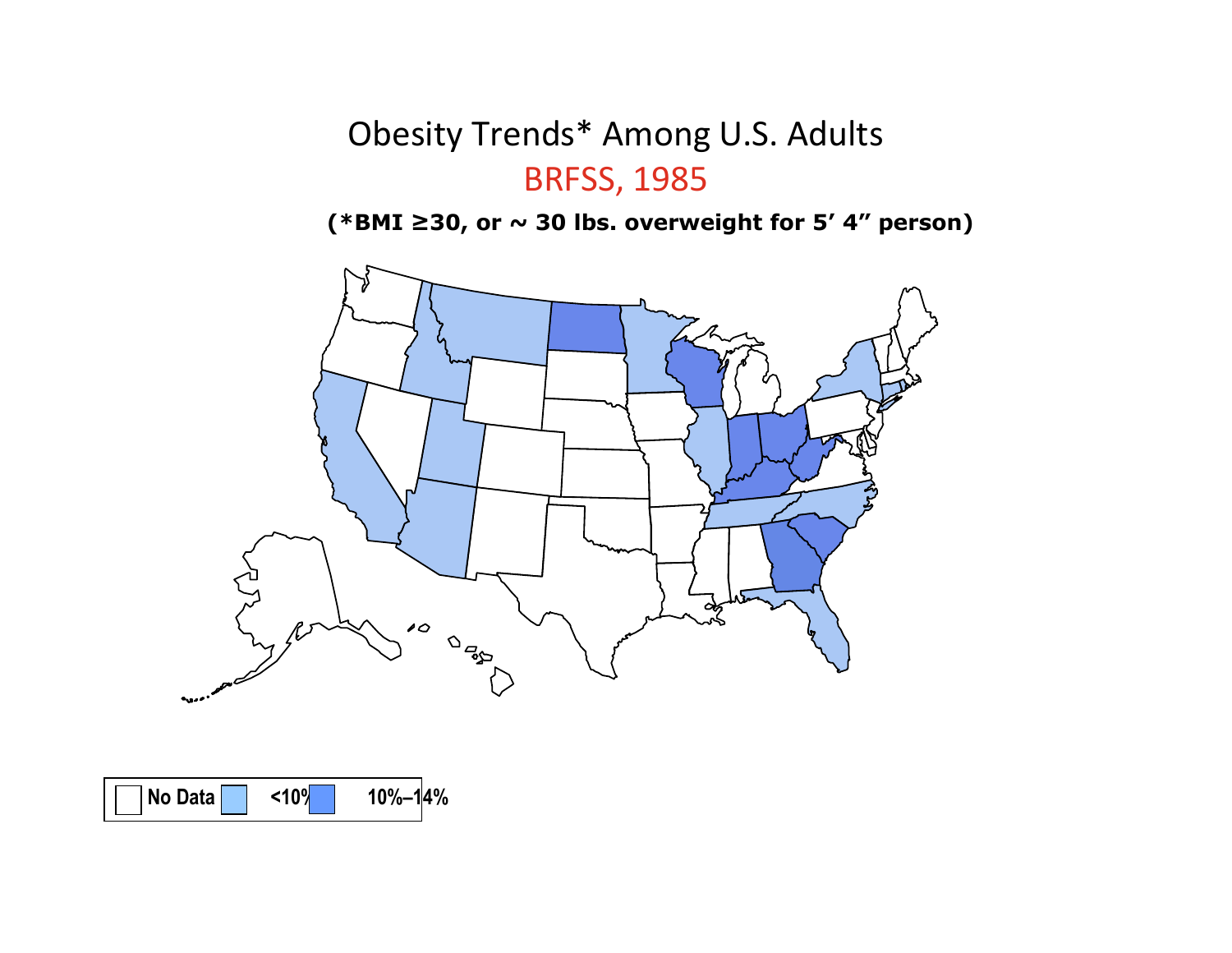

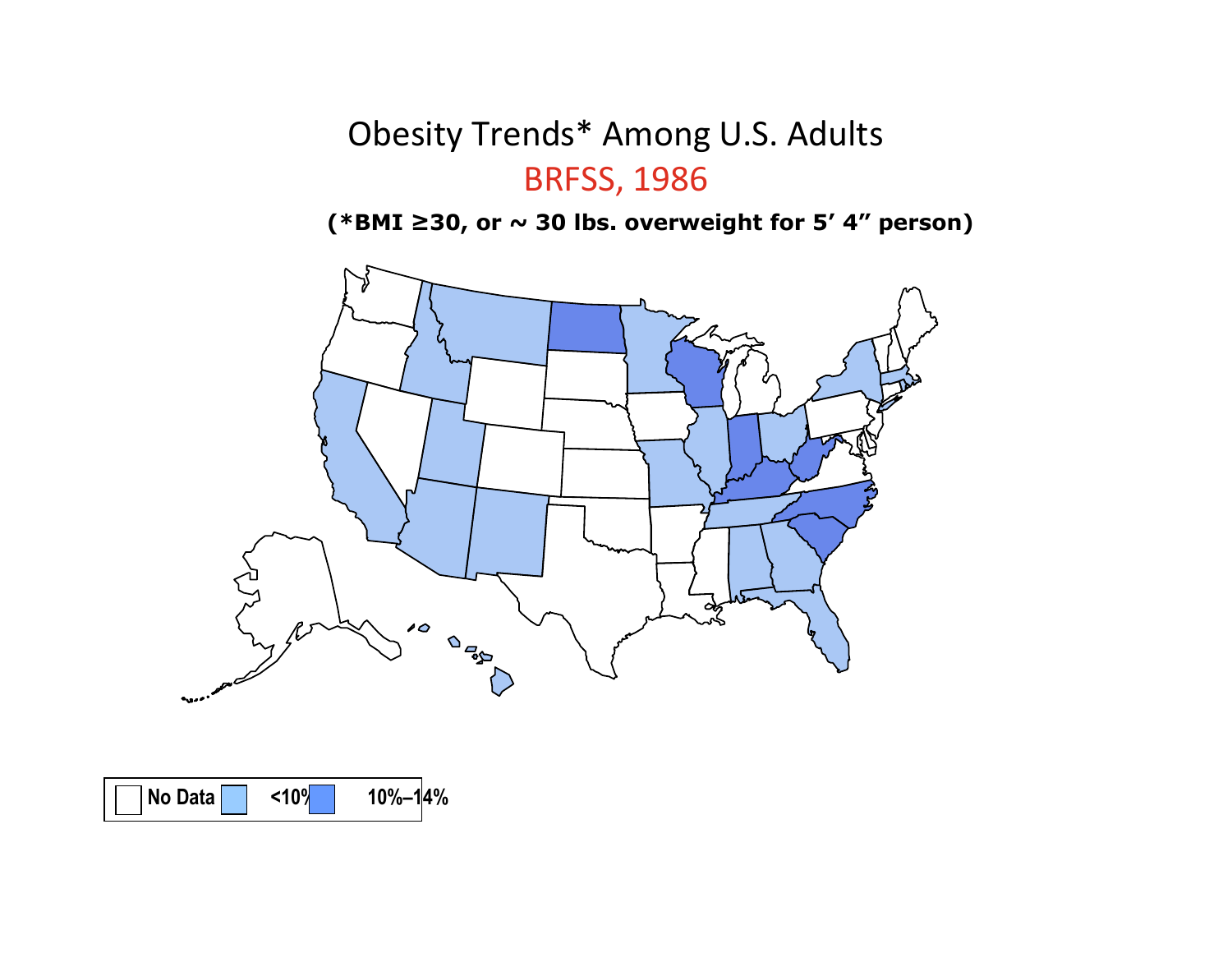(\*BMI ≥30, or  $\sim$  30 lbs. overweight for 5′ 4″<br>person) person)



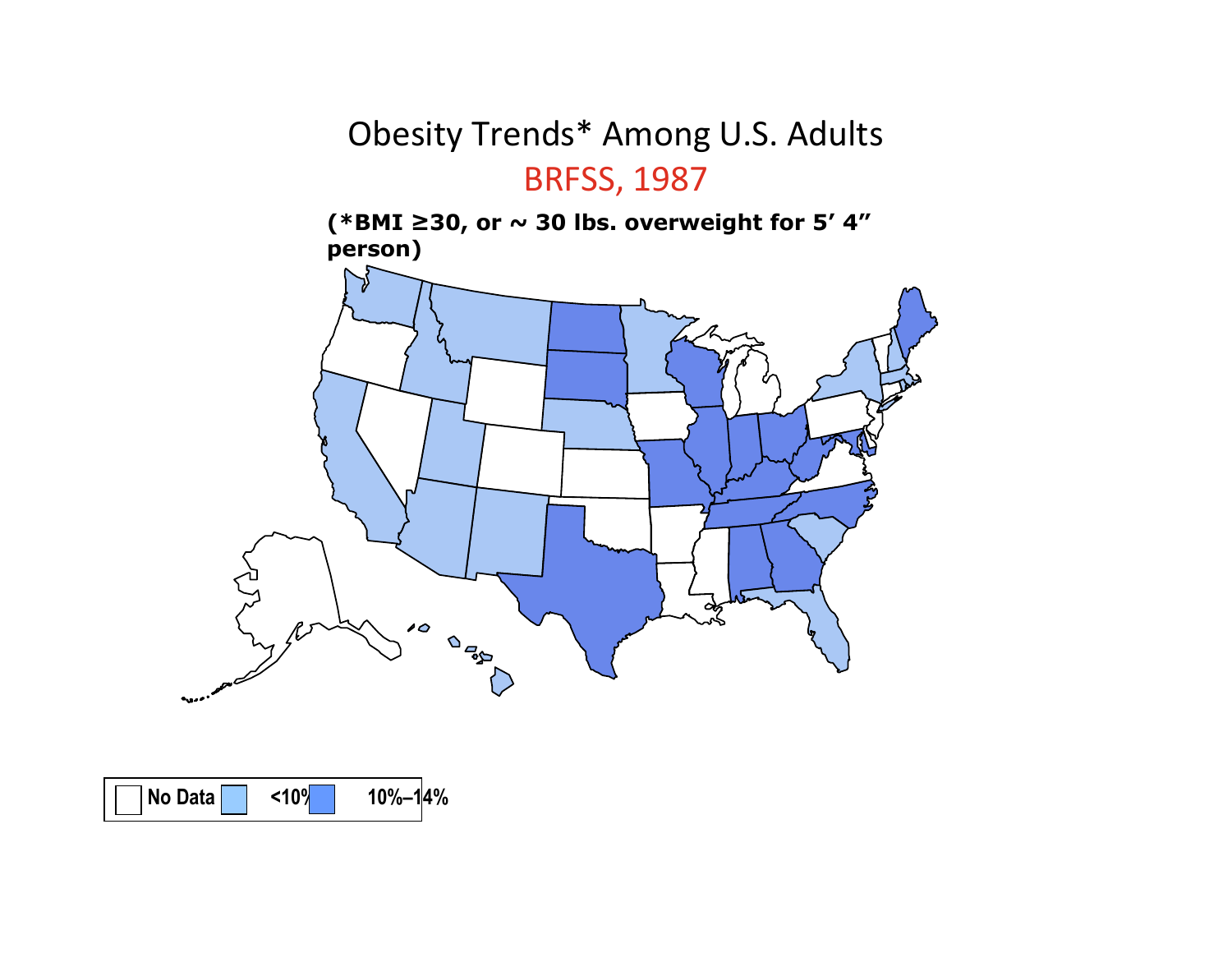

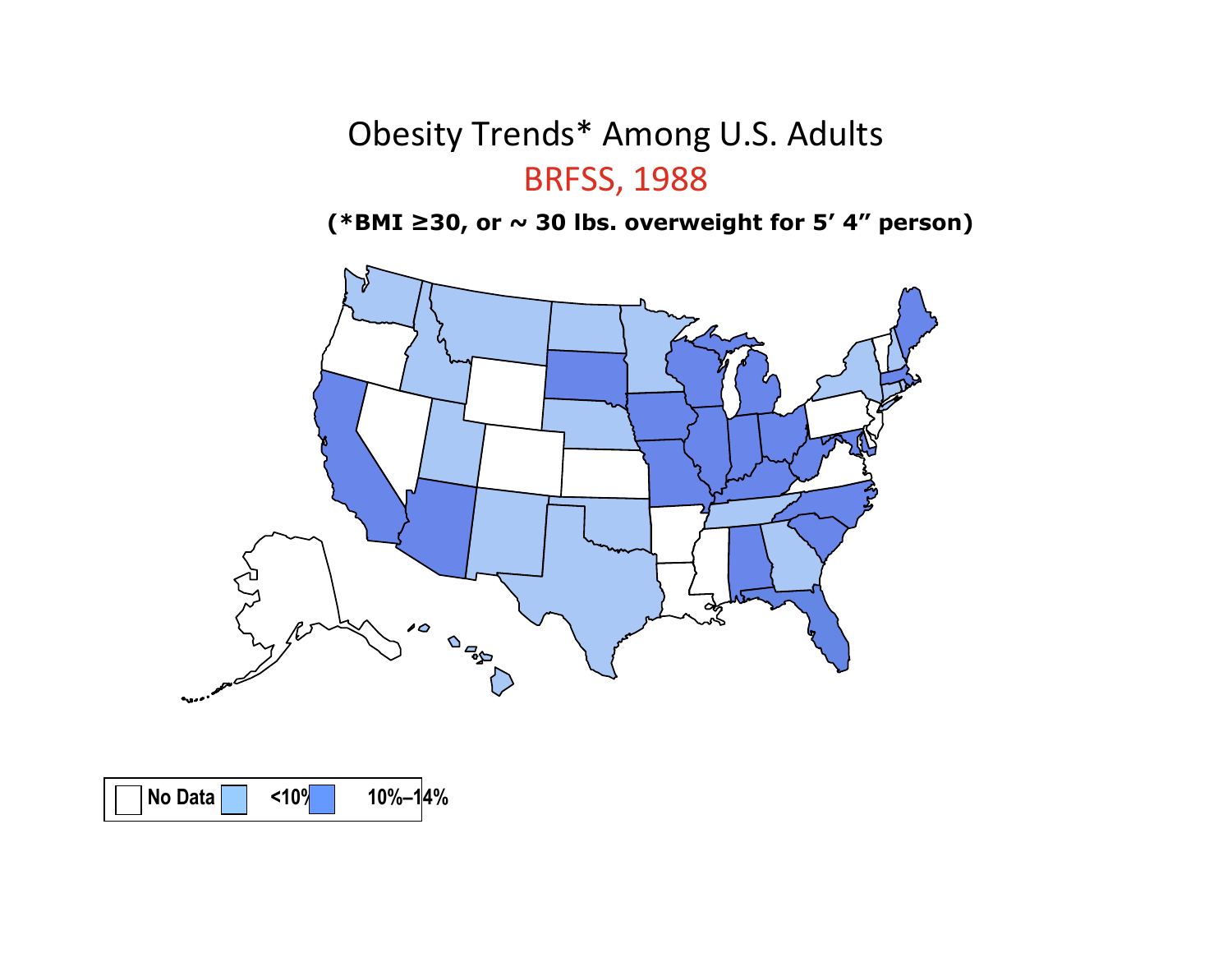

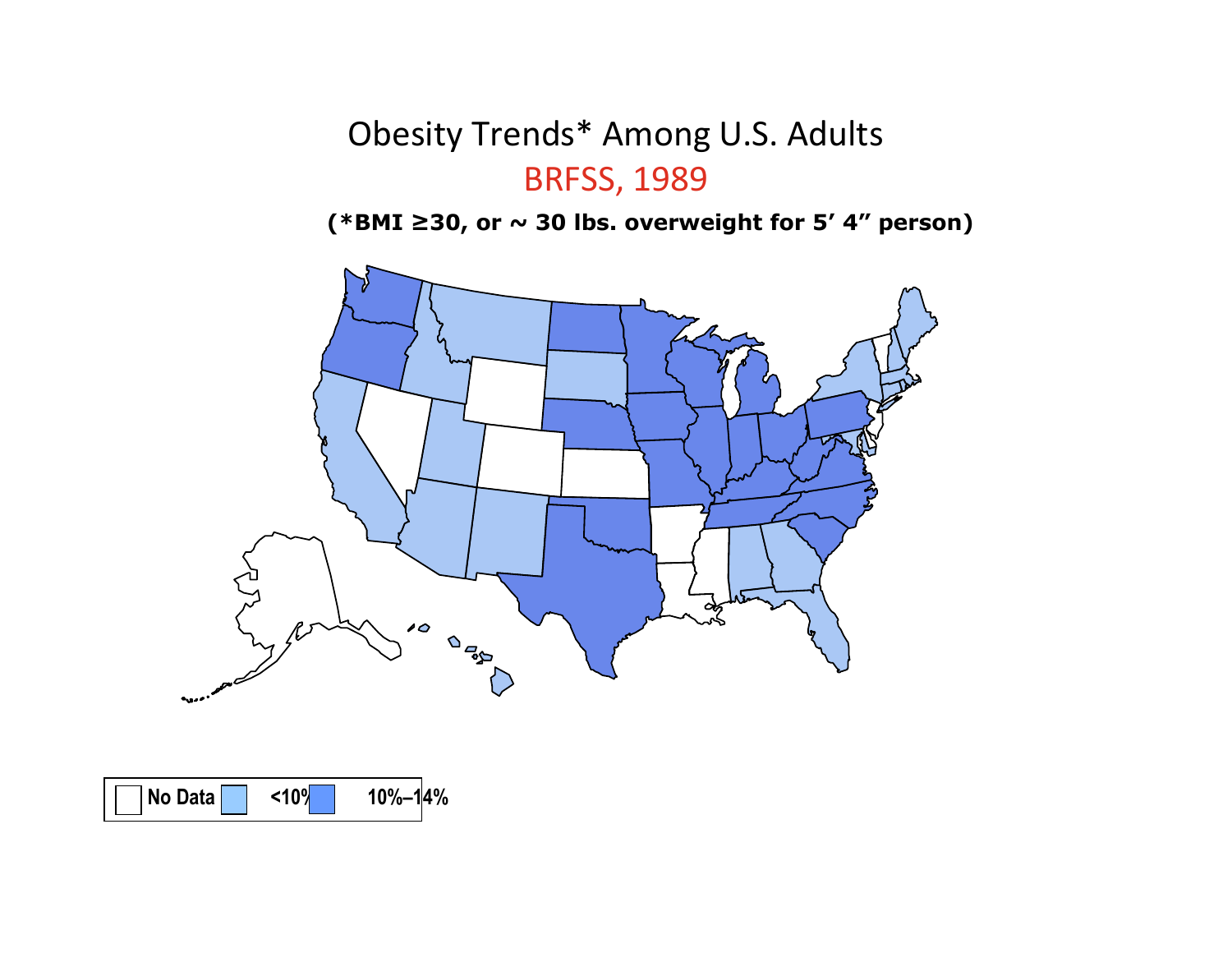



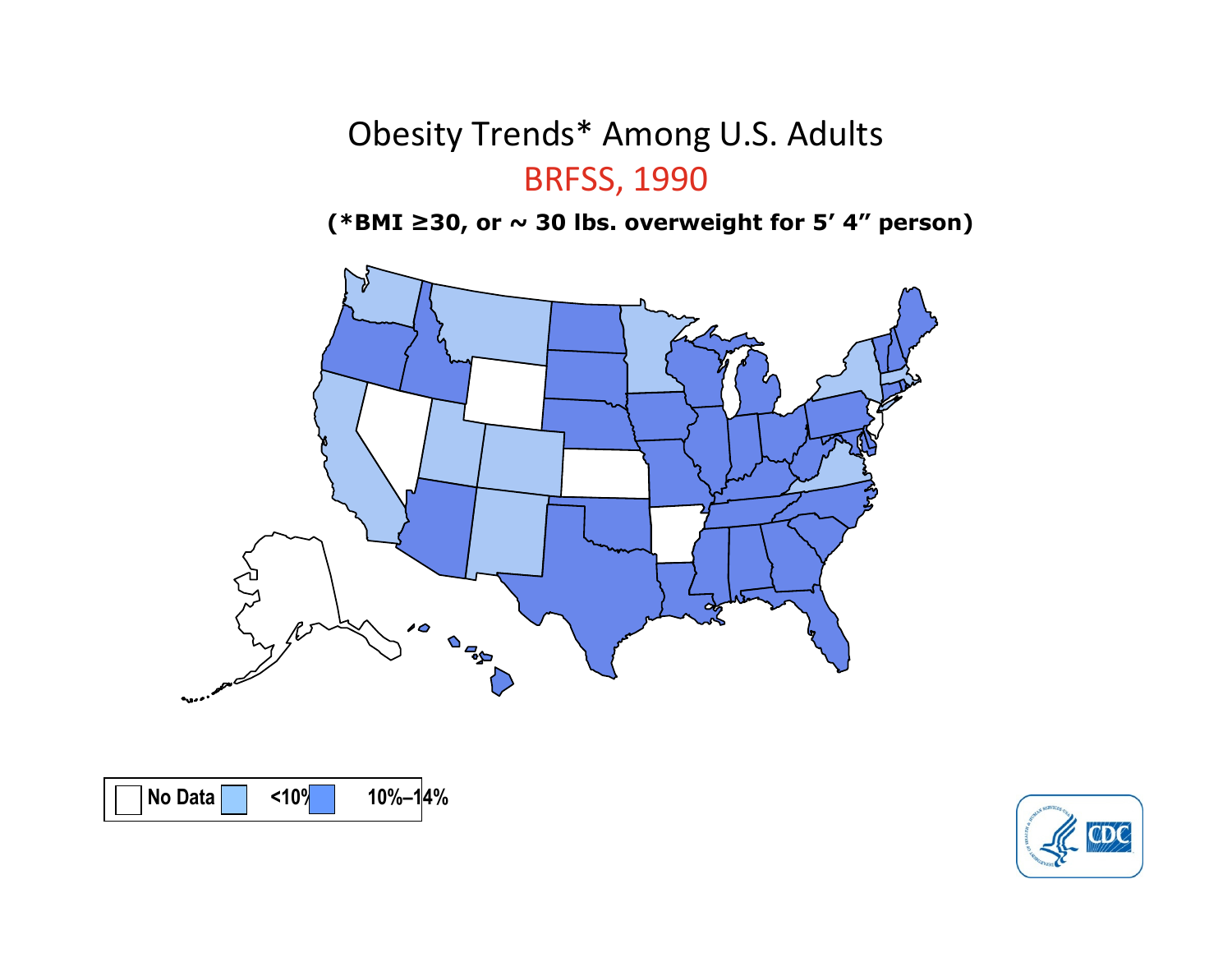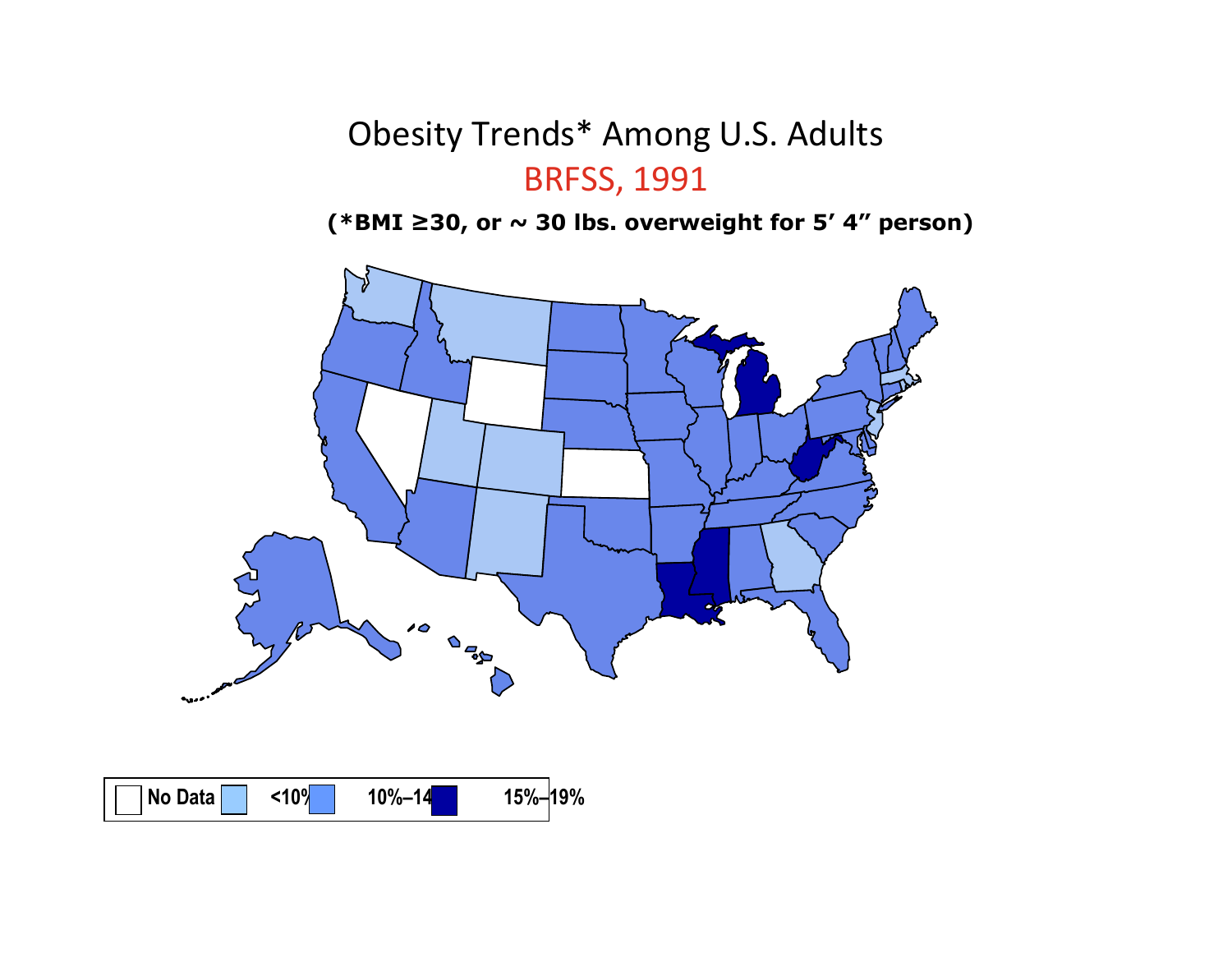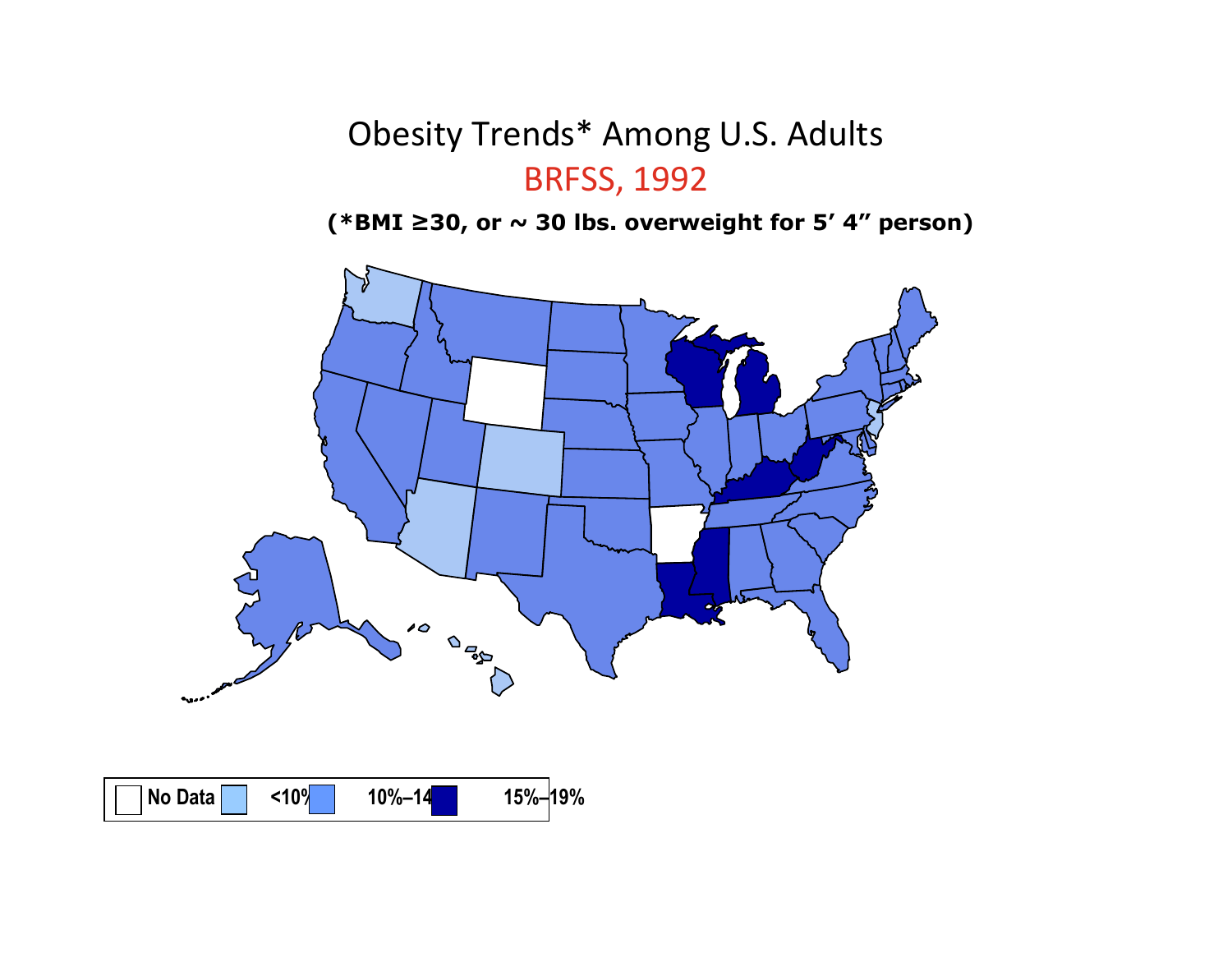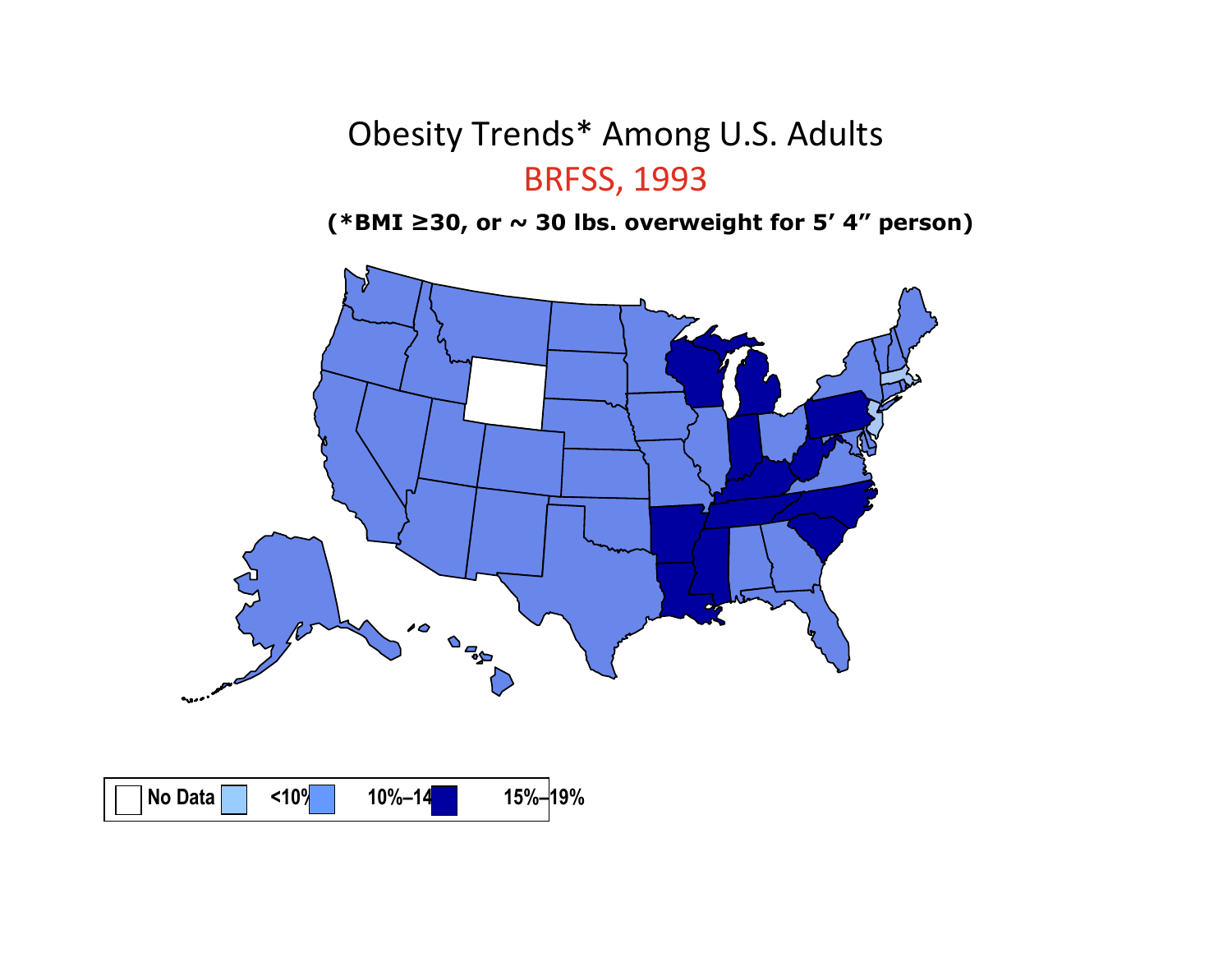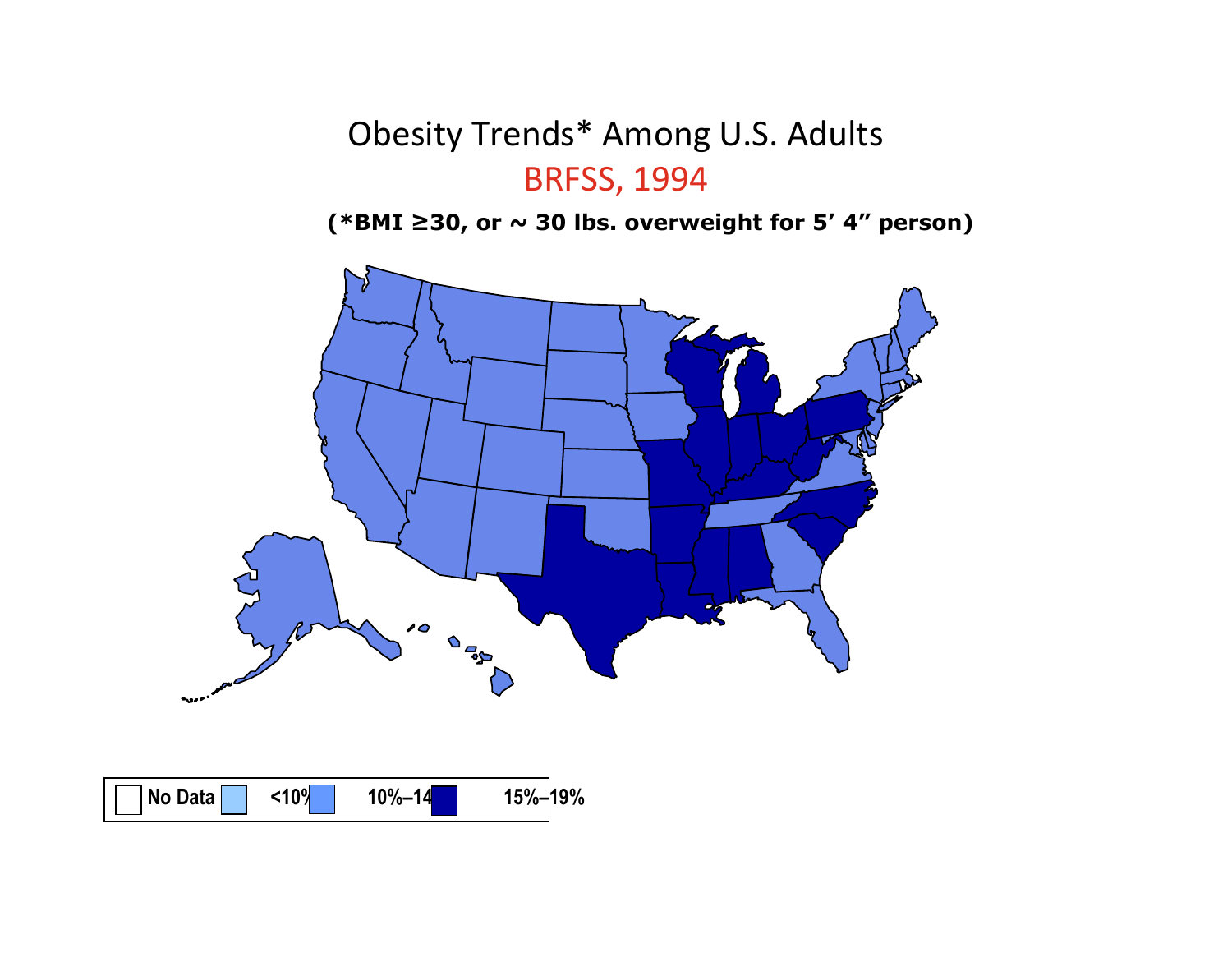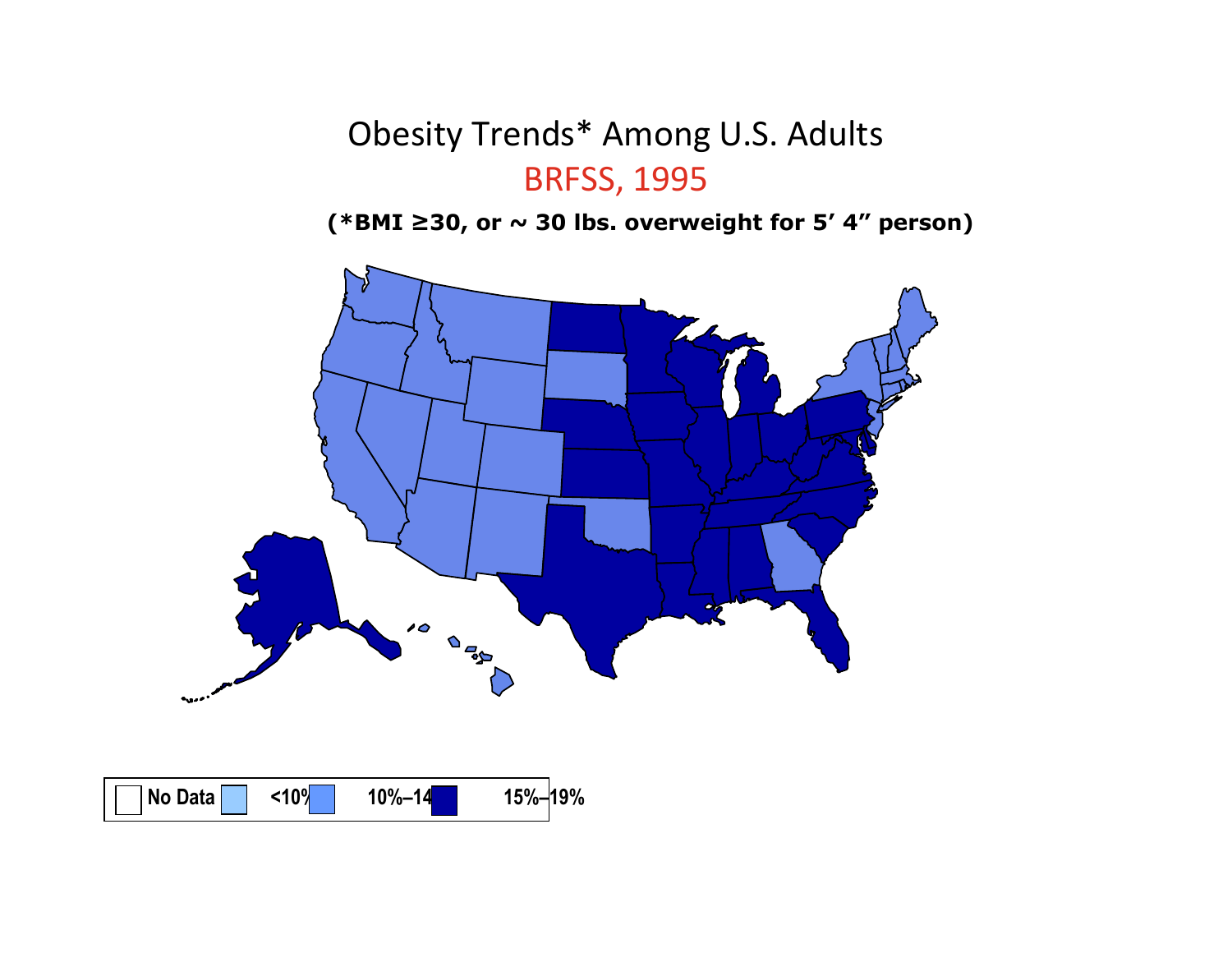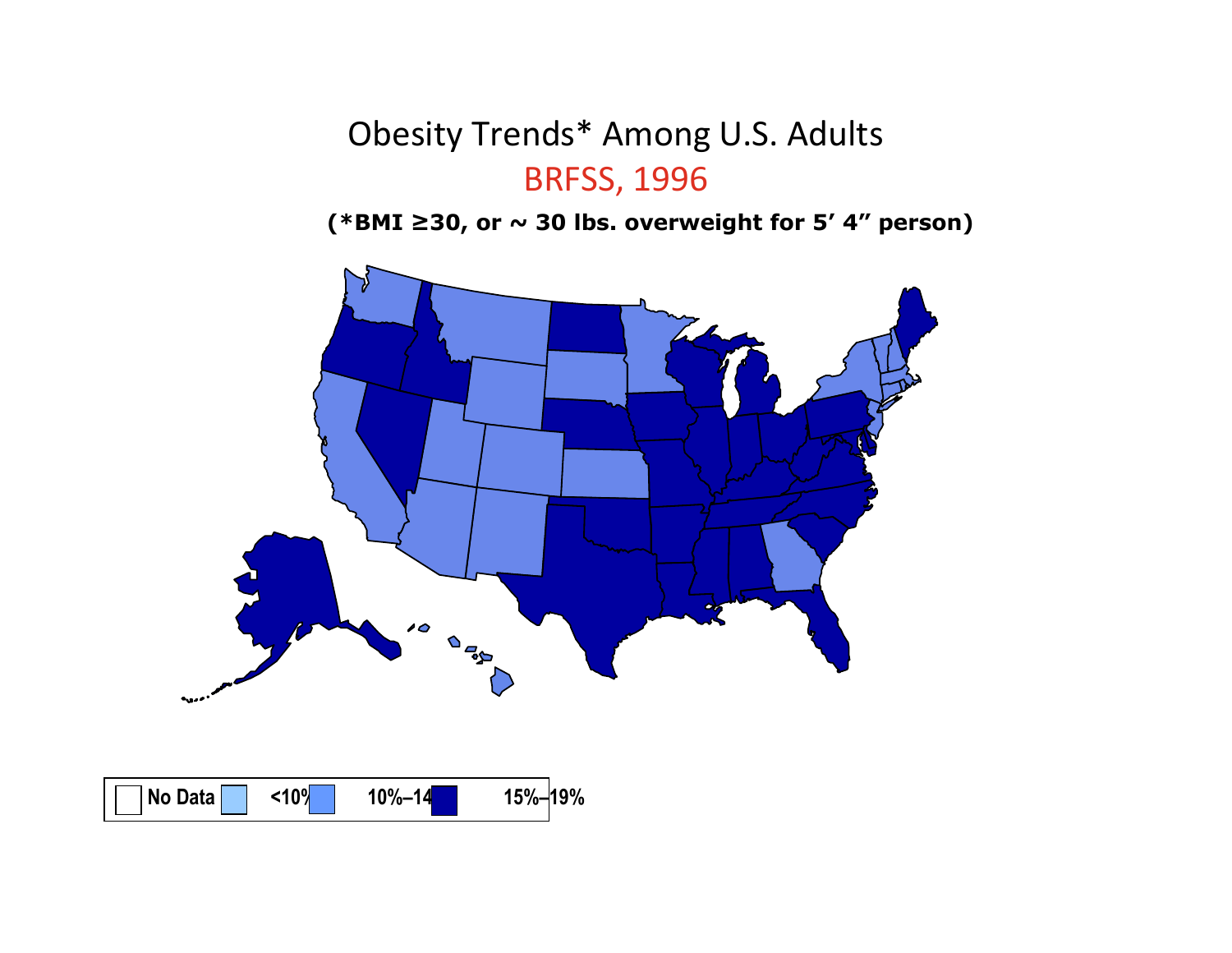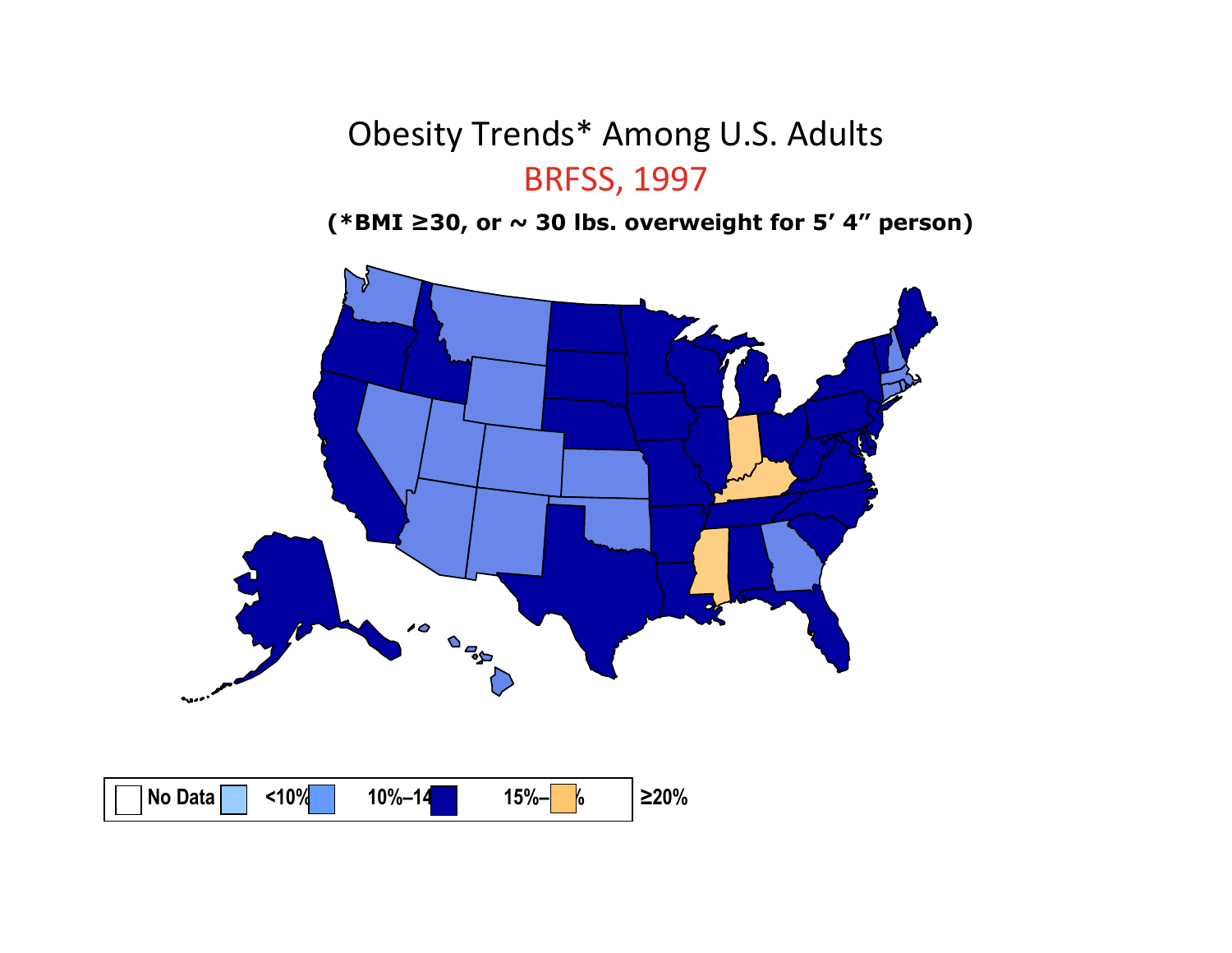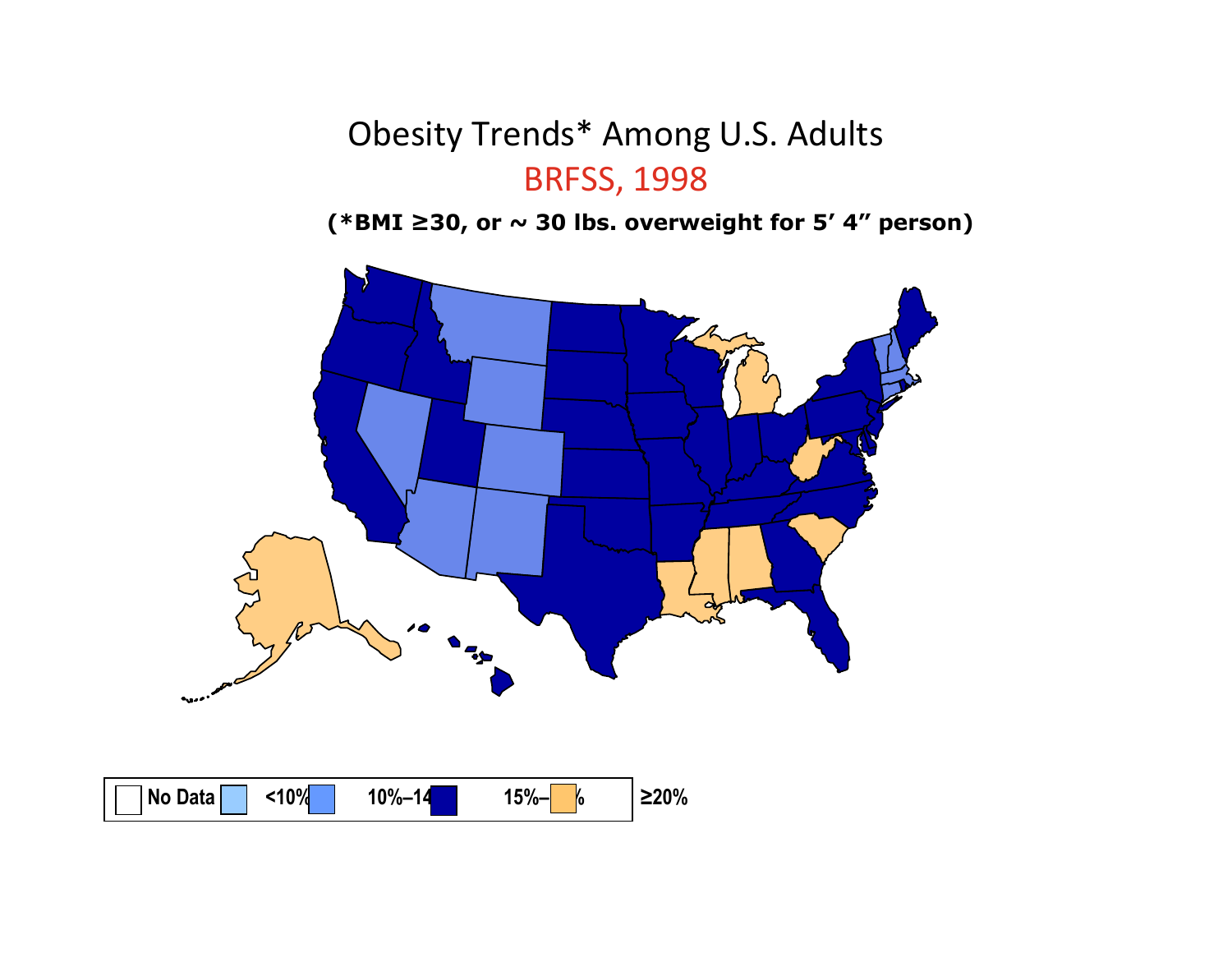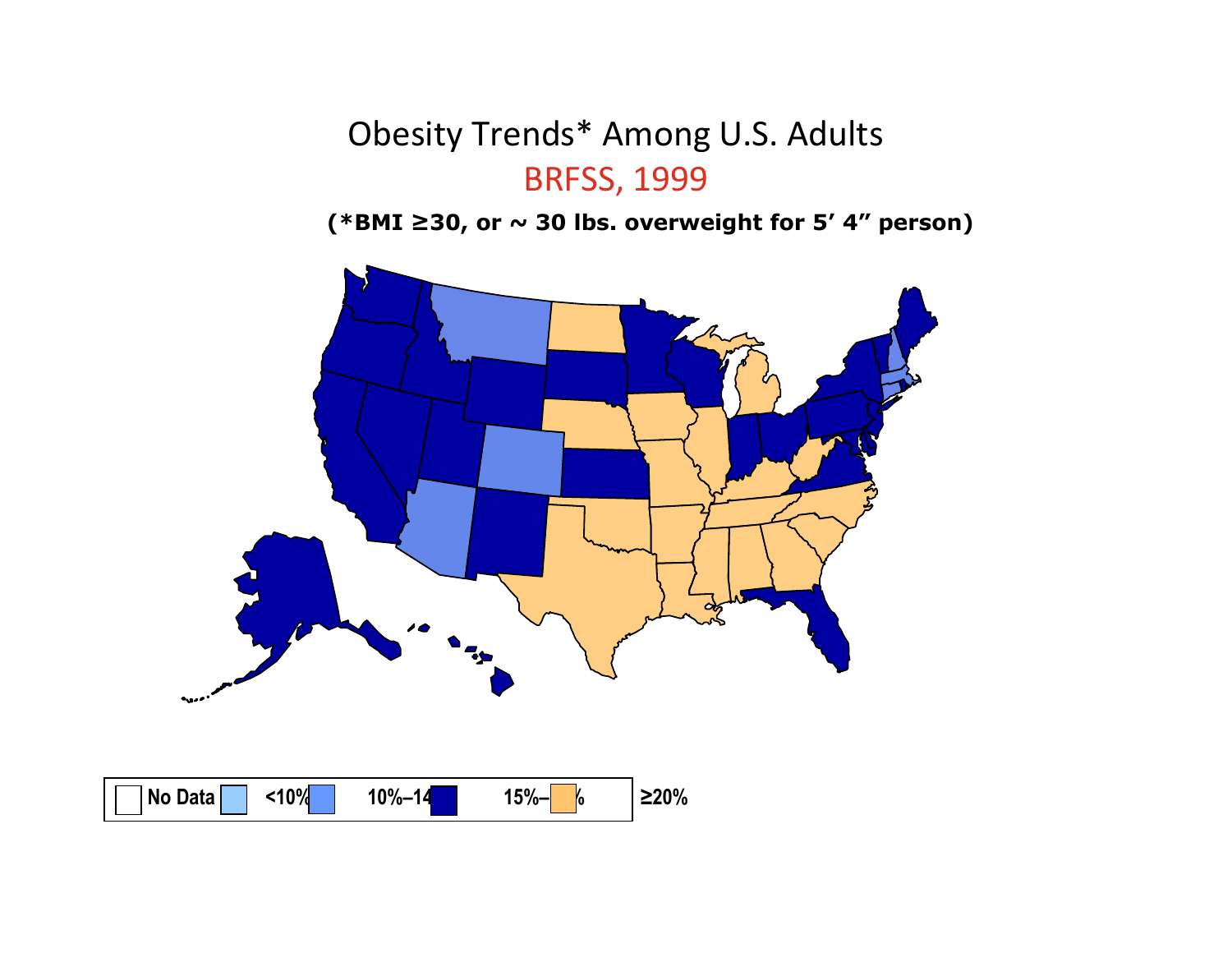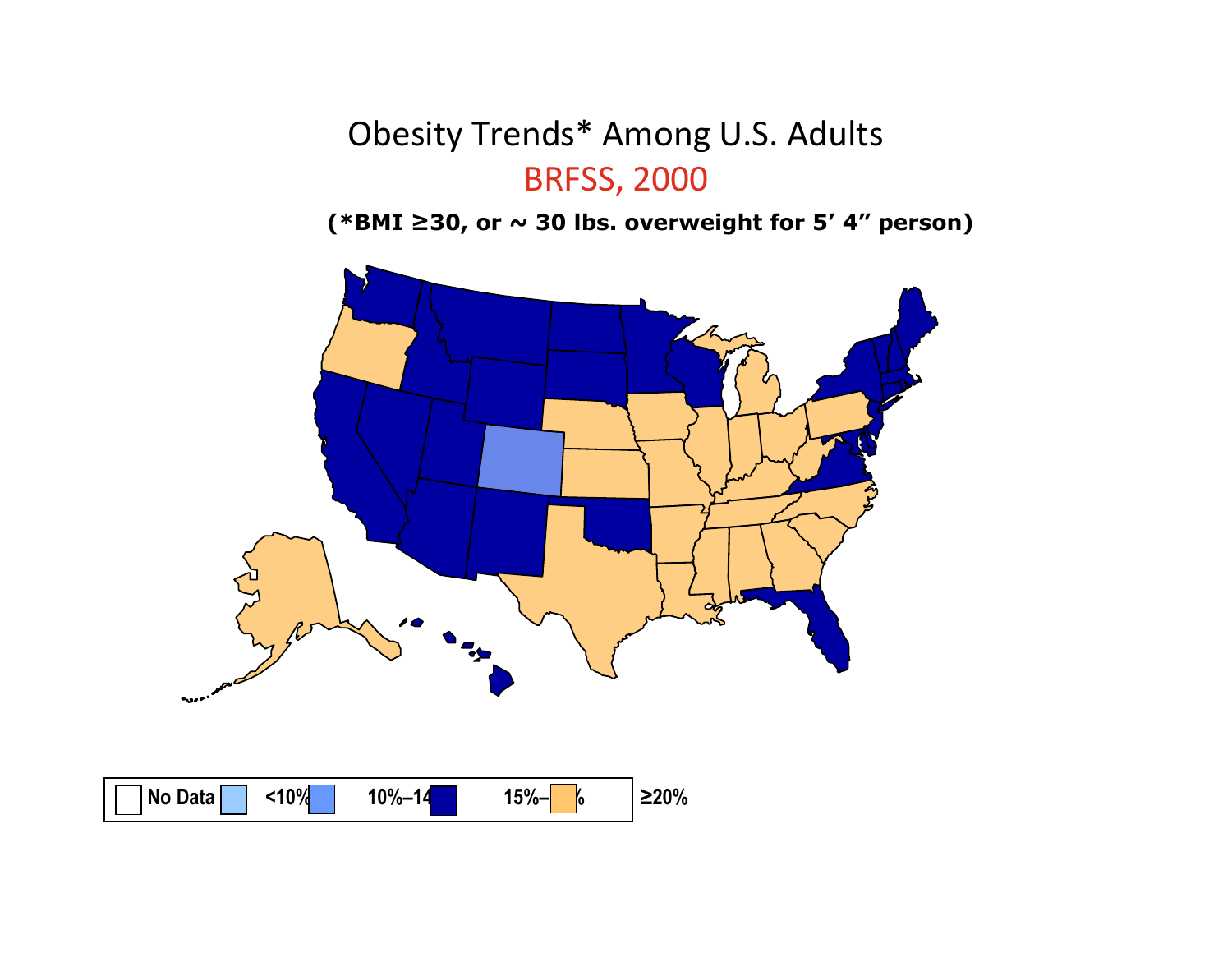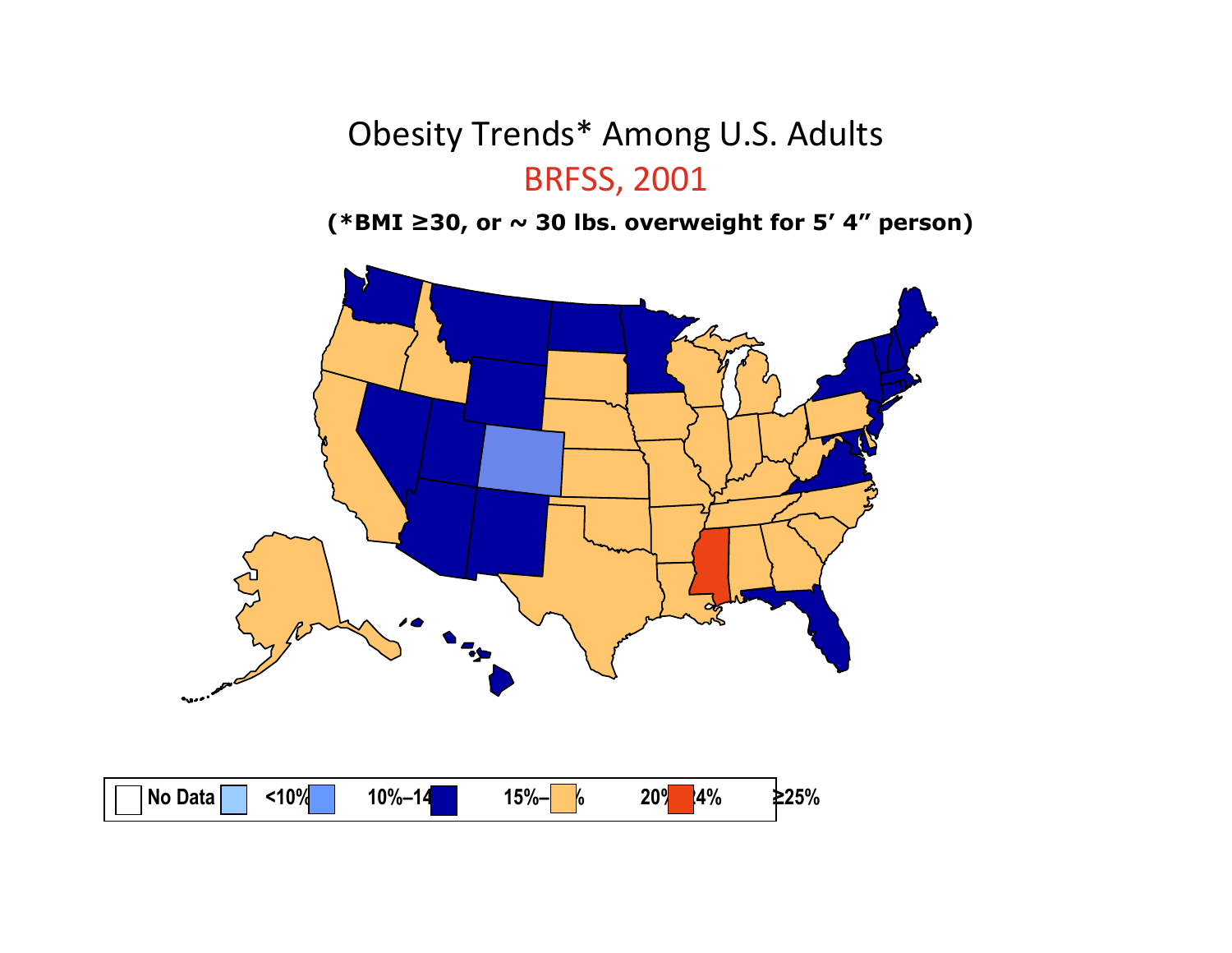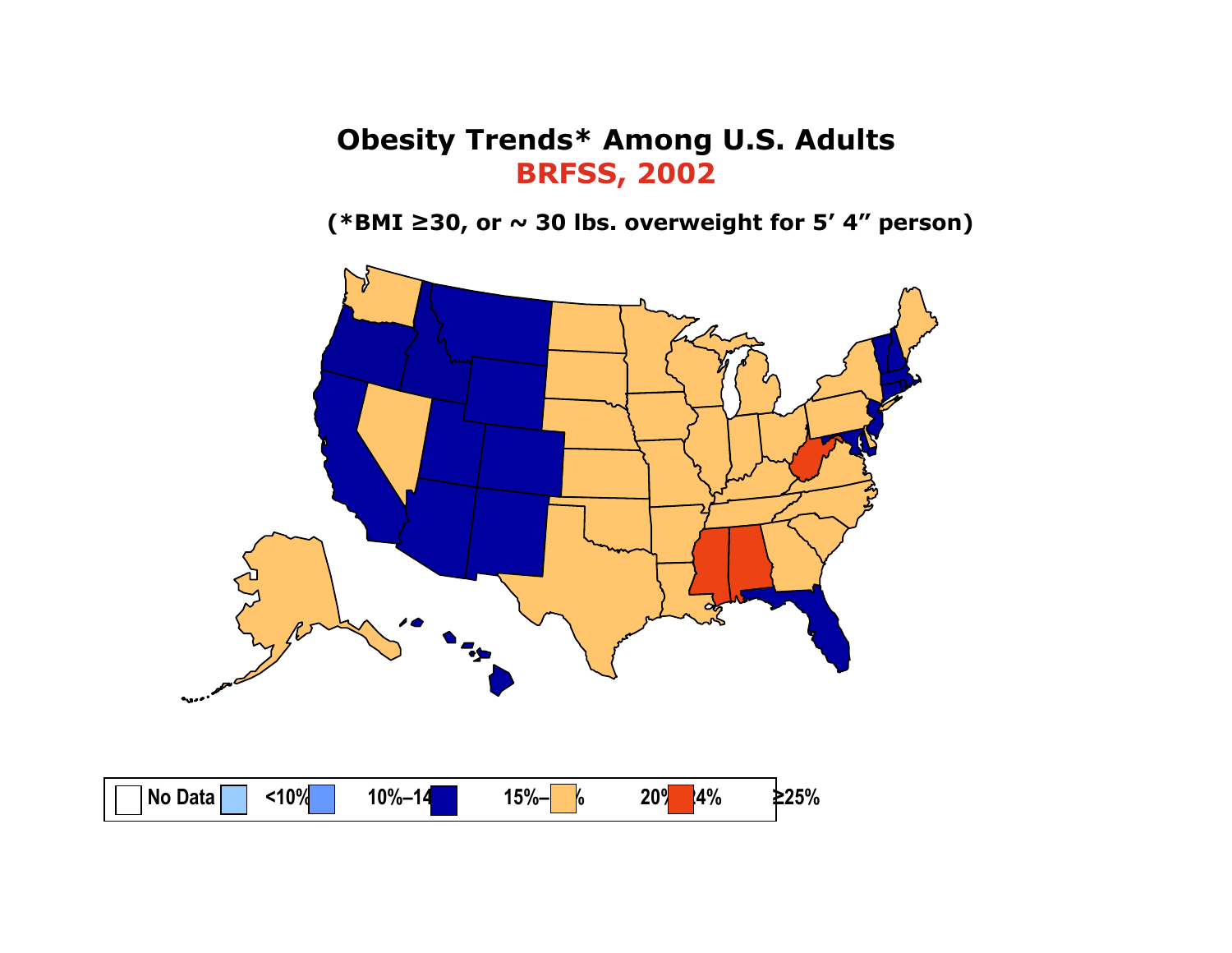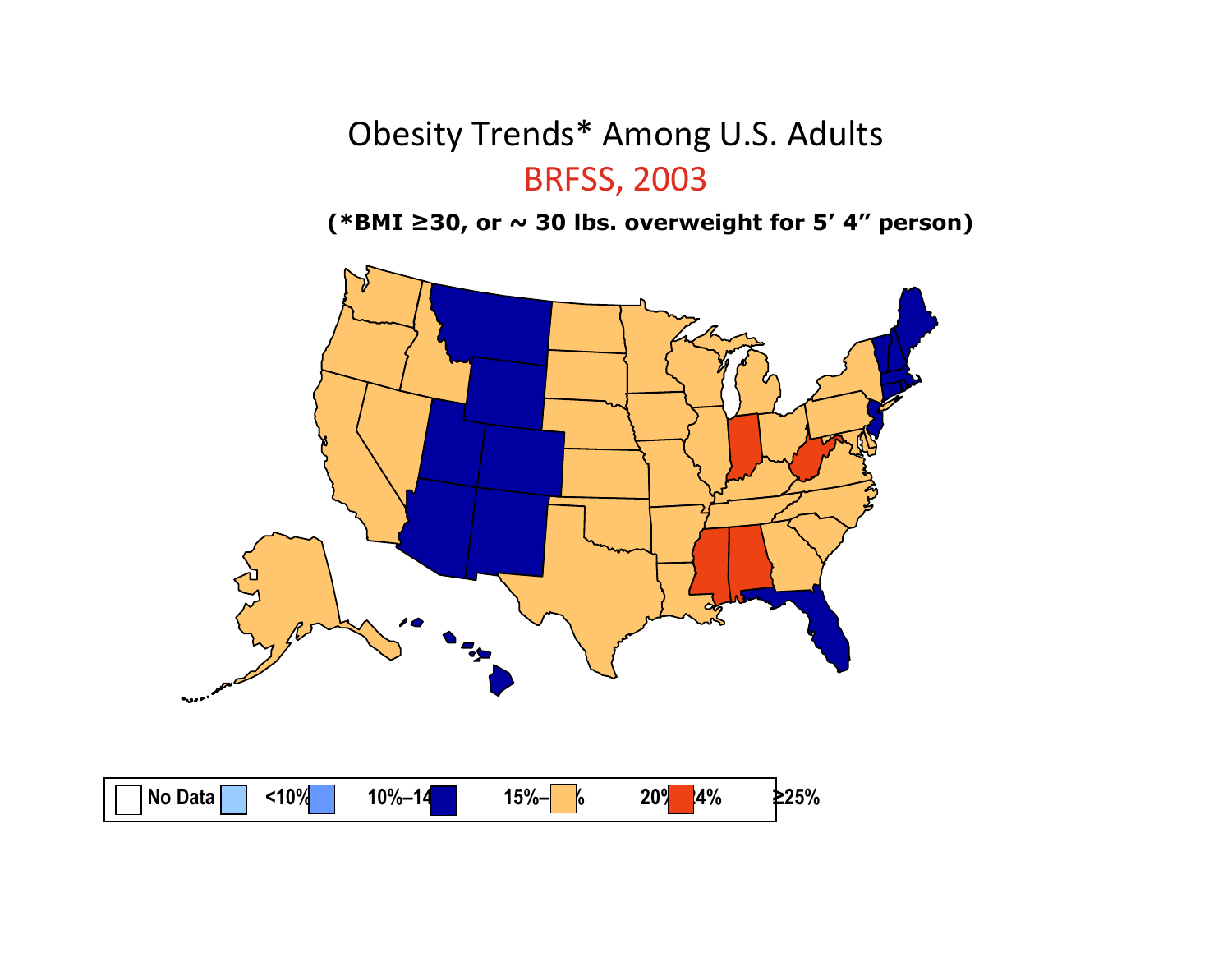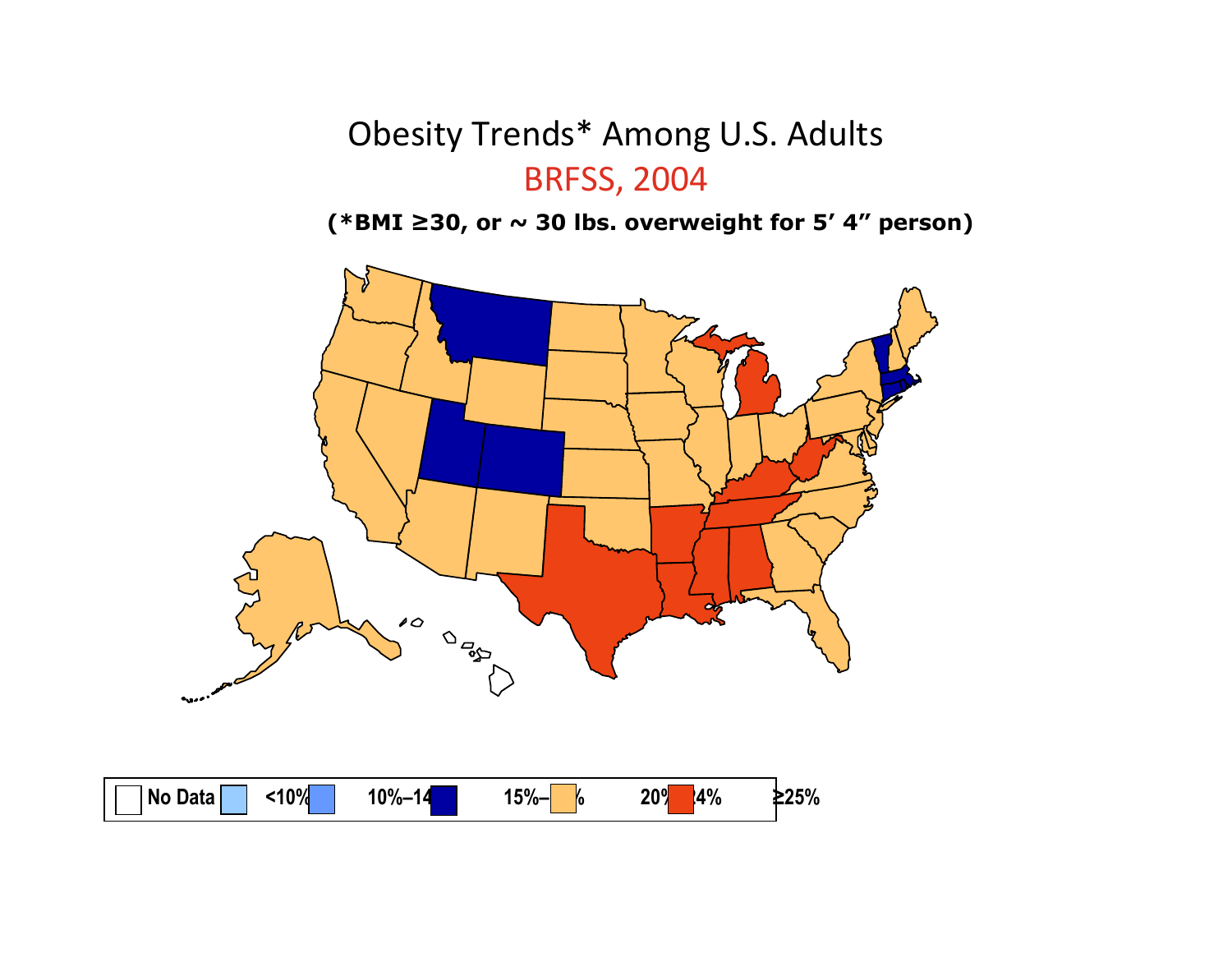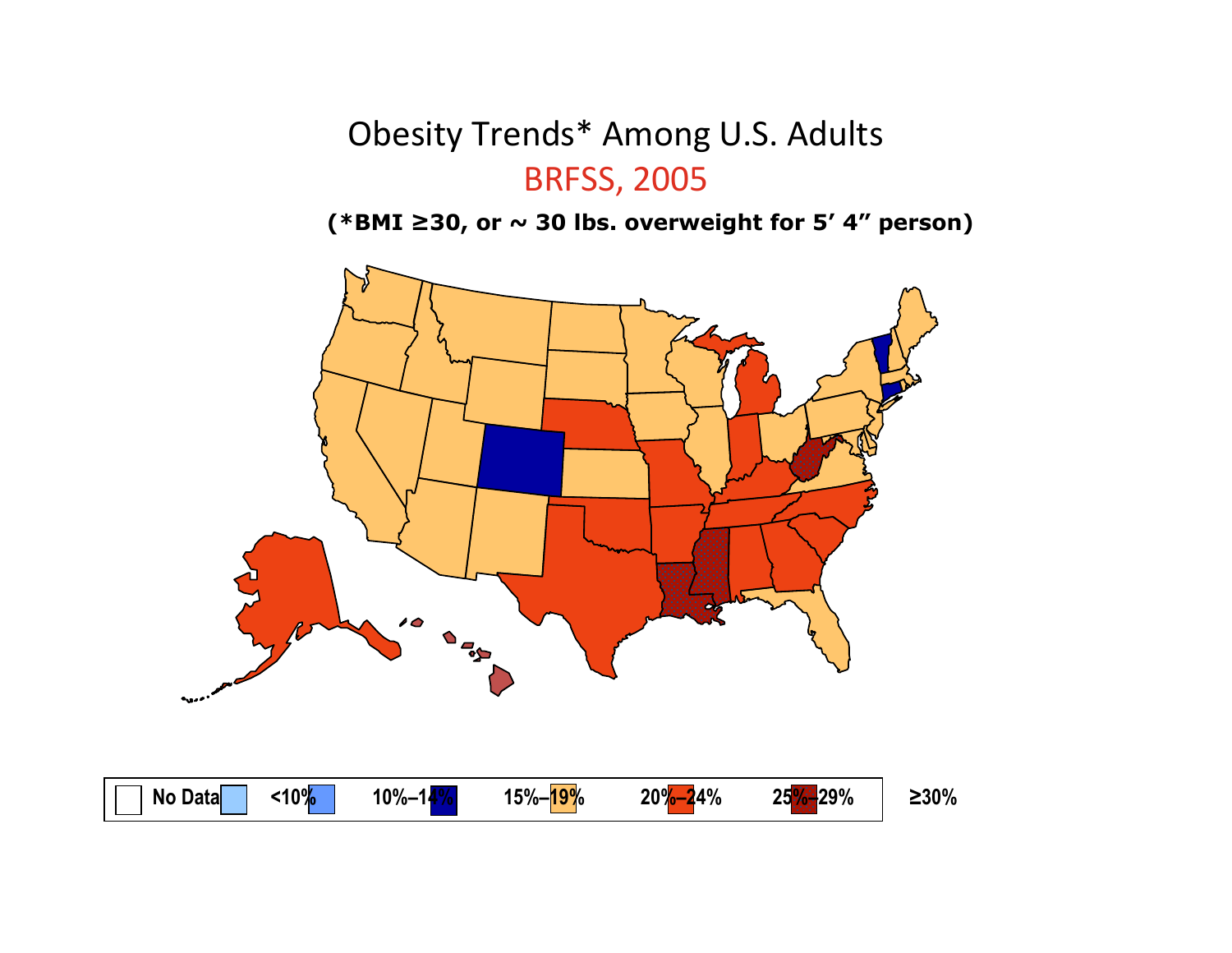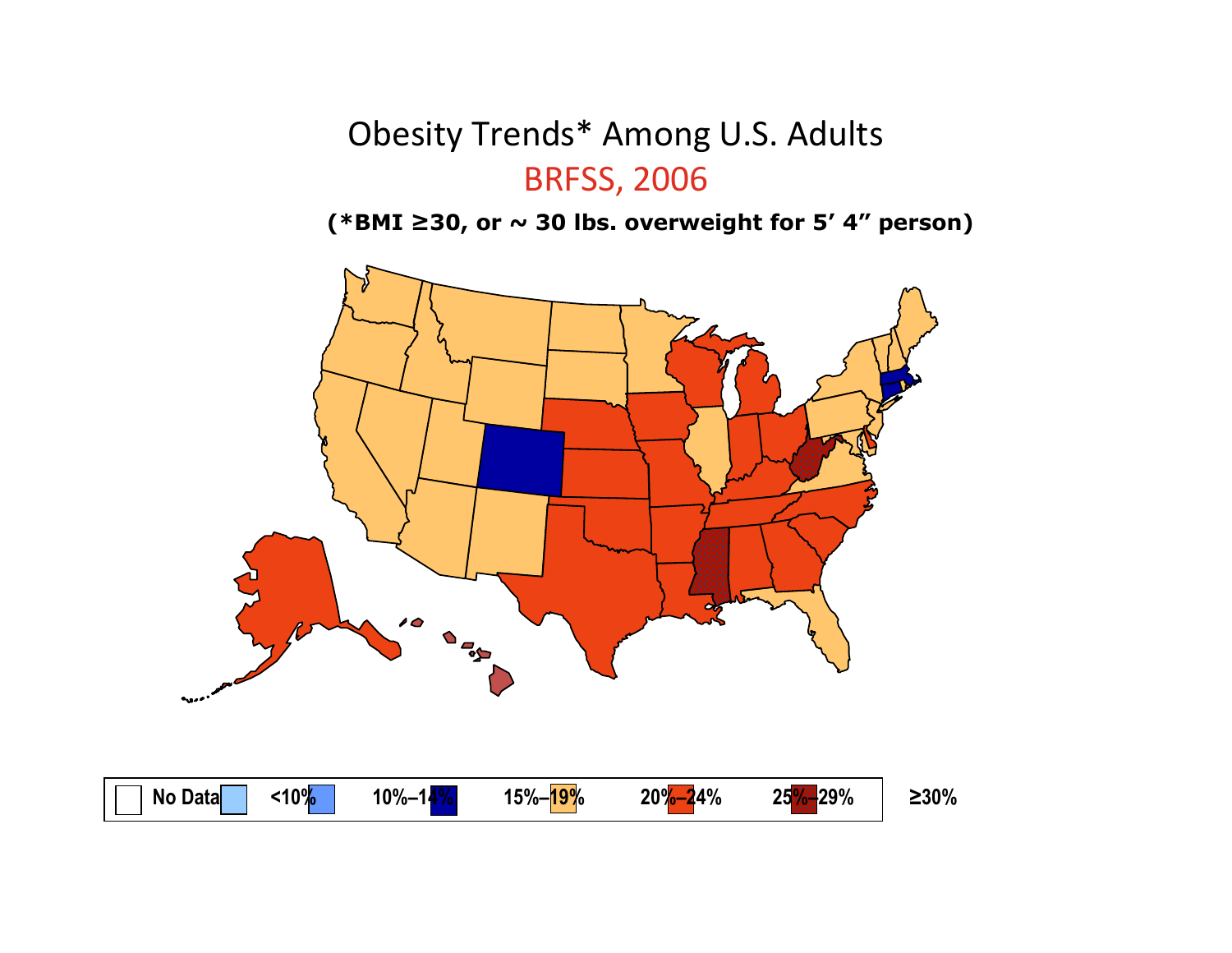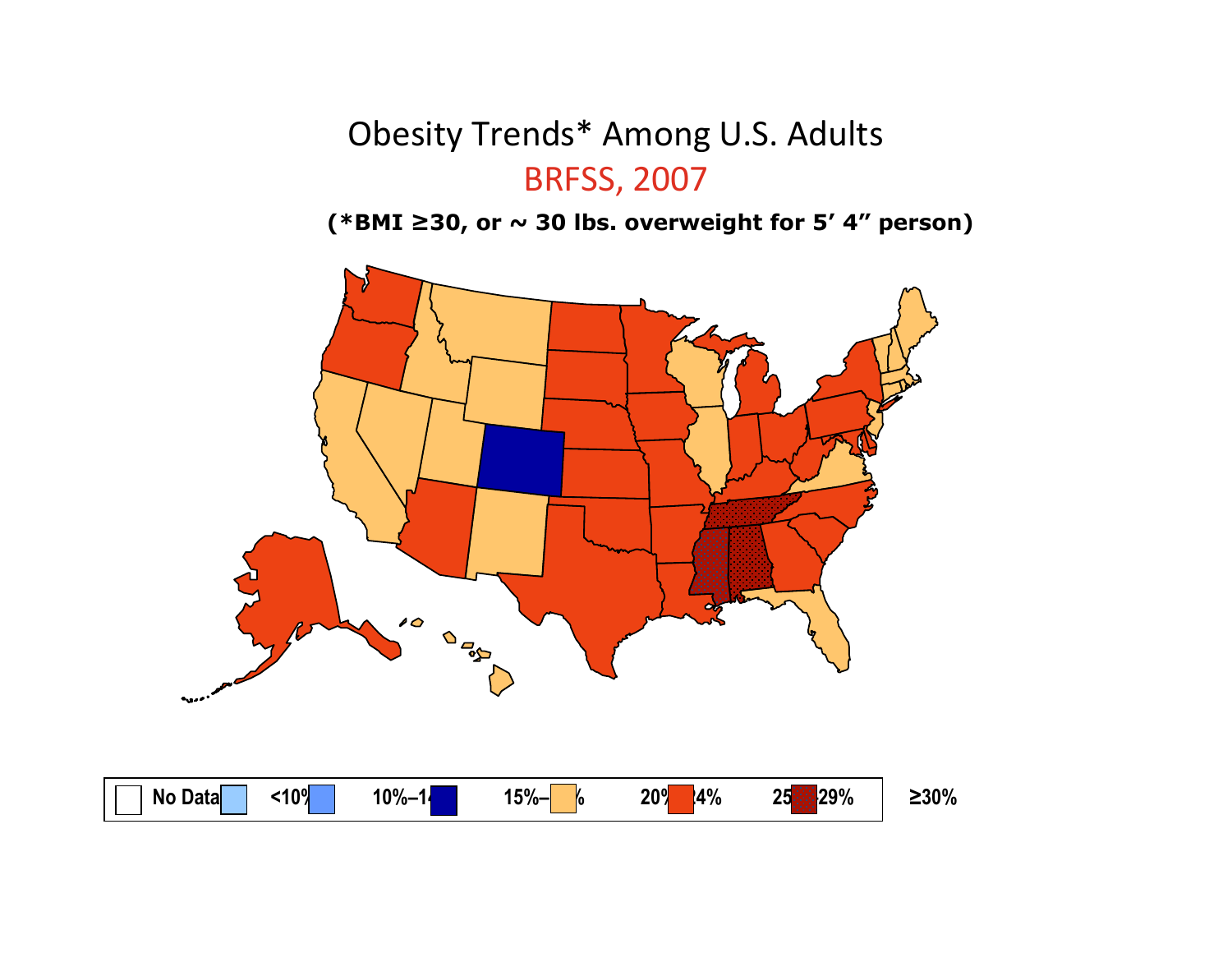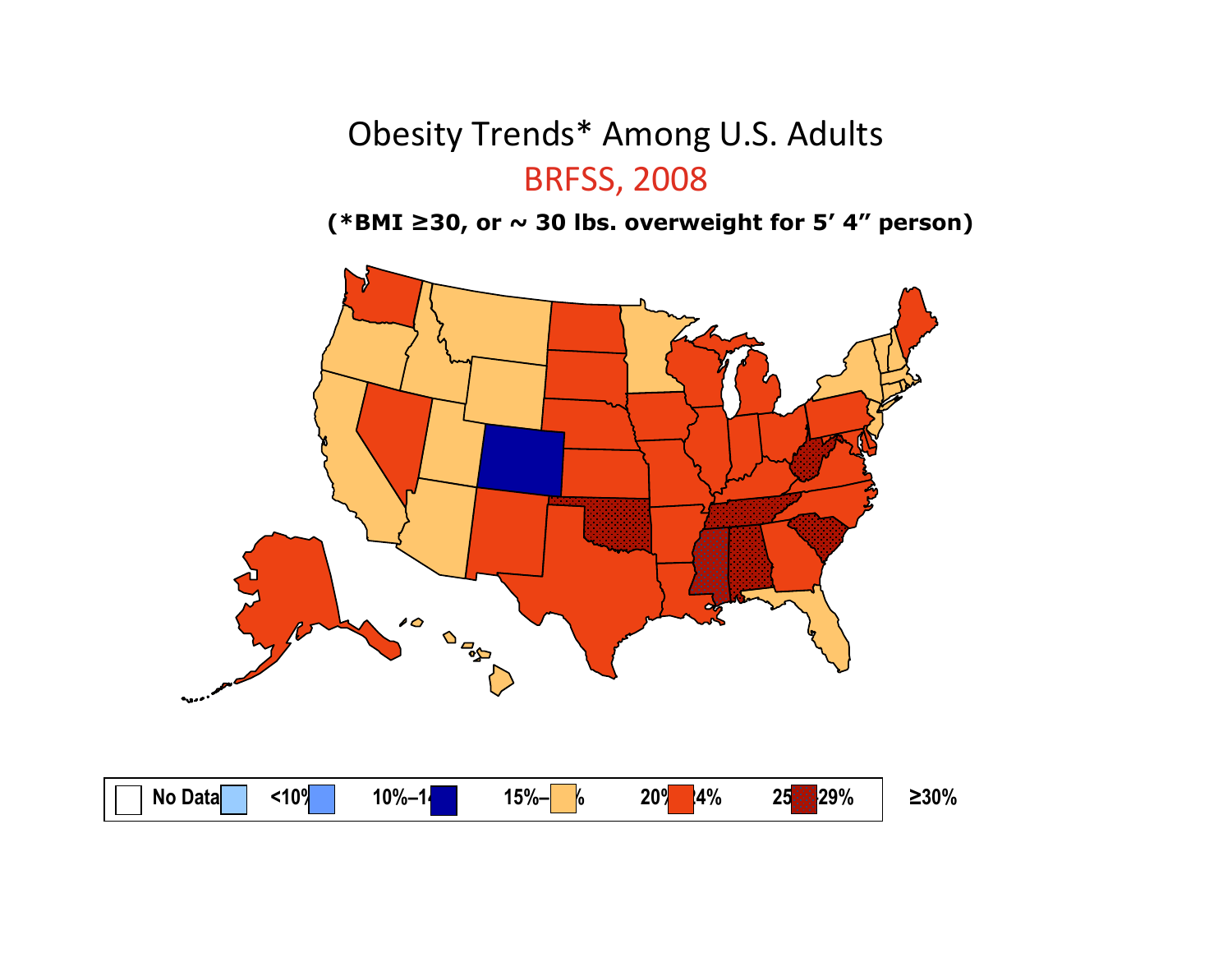